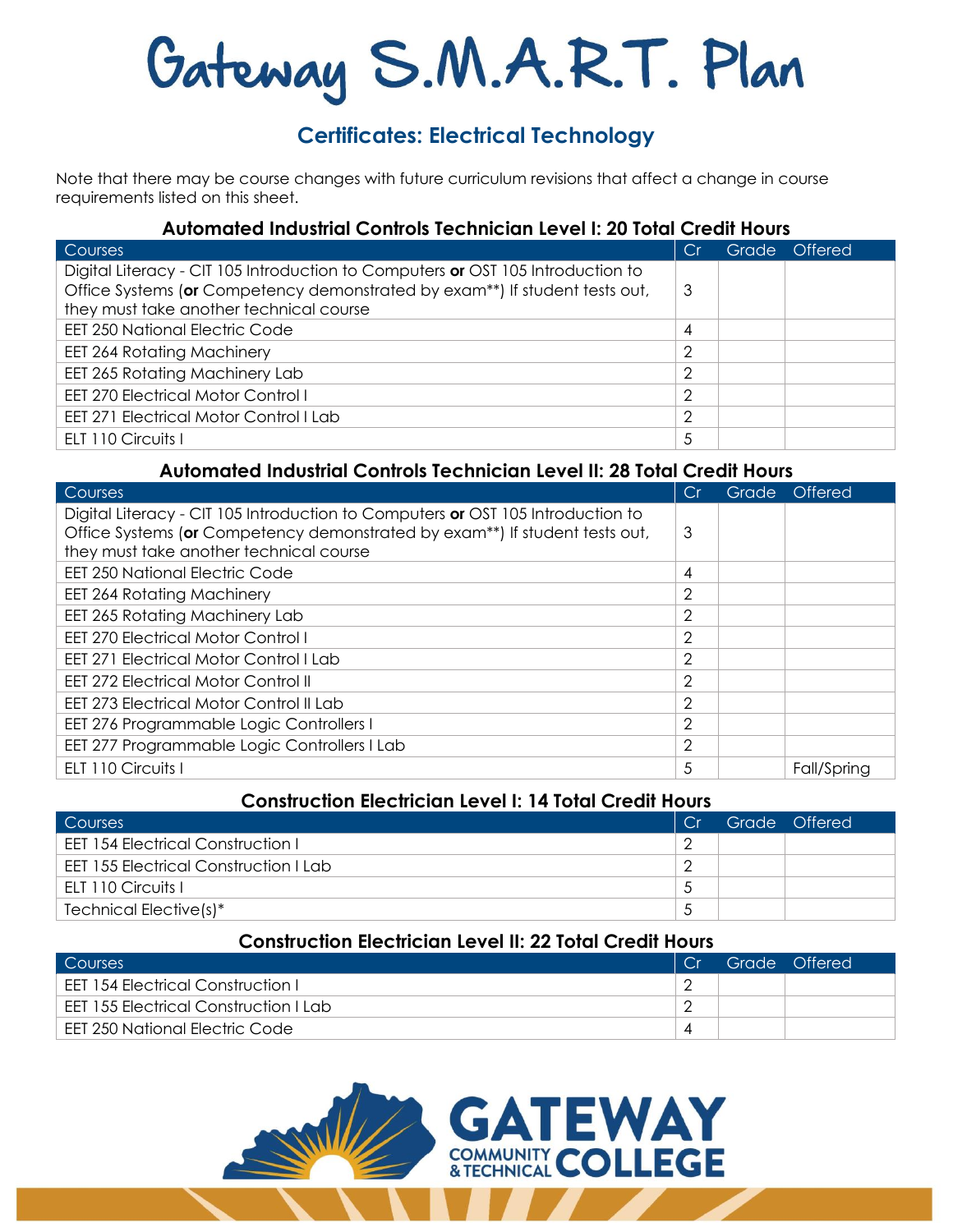| Courses                                       | Cr | Grade Offered |
|-----------------------------------------------|----|---------------|
| <b>EET 252 Electrical Construction II</b>     |    |               |
| <b>EET 253 Electrical Construction II Lab</b> |    |               |
| ELT 110 Circuits I                            |    |               |
| Technical Elective(s)*                        |    |               |

## **Construction Electrician Level III: 34 Total Credit Hours**

| Courses                                                               | C.r | Grade | Offered     |
|-----------------------------------------------------------------------|-----|-------|-------------|
| <b>EET 154 Electrical Construction I</b>                              | 2   |       | Fall/Spring |
| <b>EET 155 Electrical Construction I Lab</b>                          | 2   |       | Fall/Spring |
| EET 250 National Electric Code (pre-req: EET 154/155 and EET 252/253) | 4   |       | Fall/Spring |
| <b>EET 252 Electrical Construction II</b>                             | 2   |       | Fall/Spring |
| <b>EET 253 Electrical Construction II Lab</b>                         | 2   |       | Fall/Spring |
| EET 264 Rotating Machinery (pre-req: ELT 110)                         | 2   |       | Fall/Spring |
| EET 265 Rotating Machinery Lab (pre-req: ELT 110)                     | 2   |       | Fall/Spring |
| <b>EET 270 Electrical Motor Control I</b>                             | 2   |       | Fall/Spring |
| EET 271 Electrical Motor Control I Lab                                | 2   |       | Fall/Spring |
| <b>EET 272 Electrical Motor Control II</b>                            | 2   |       |             |
| EET 273 Electrical Motor Control II Lab                               | 2   |       |             |
| ELT 110 Circuits I                                                    | 5   |       | Fall/Spring |
| Technical Elective(s)*                                                | 5   |       | Fall/Spring |

#### **Industrial Electrician Level I: 8 Total Credit Hours**

| Courses                |  | Grade Offered |
|------------------------|--|---------------|
| ELT 110 Circuits I     |  |               |
| Technical Elective(s)* |  |               |

### **Industrial Electrician Level II: 13 Total Credit Hours**

| Courses                | <b>Cr</b> | Grade & | Offered <sup>1</sup> |
|------------------------|-----------|---------|----------------------|
| ELT 110 Circuits I     | ັ         |         |                      |
| Technical Elective(s)* |           |         |                      |

#### **Voice and Data Wiring Installer Level I: 16 Total Credit Hours**

| <b>Courses</b>                                                                                                                                                                                            |                | Grade Offered |
|-----------------------------------------------------------------------------------------------------------------------------------------------------------------------------------------------------------|----------------|---------------|
| Digital Literacy - CIT 105 Introduction to Computers or OST 105 Introduction to<br>Office Systems (or Competency demonstrated by exam**) If student tests out,<br>they must take another technical course | 3              |               |
| EET 110 Voice & Data Installer Level I                                                                                                                                                                    | 4              |               |
| <b>EET 154 Electrical Construction I</b>                                                                                                                                                                  | 2              |               |
| <b>EET 155 Electrical Construction I Lab</b>                                                                                                                                                              | $\overline{2}$ |               |
| ELT 110 Circuits I                                                                                                                                                                                        | 5              |               |
| or IMT 110 and IMT 111 Industrial Maintenance Electrical Principles and Lab                                                                                                                               | 5              |               |

#### **Notes**

- \* Technical Elective needs to be approved by the program coordinator.
- \*\* If a student successfully tests out of Digital Literacy, they must take an additional Technical Course approved by the Electrical Program Coordinator.